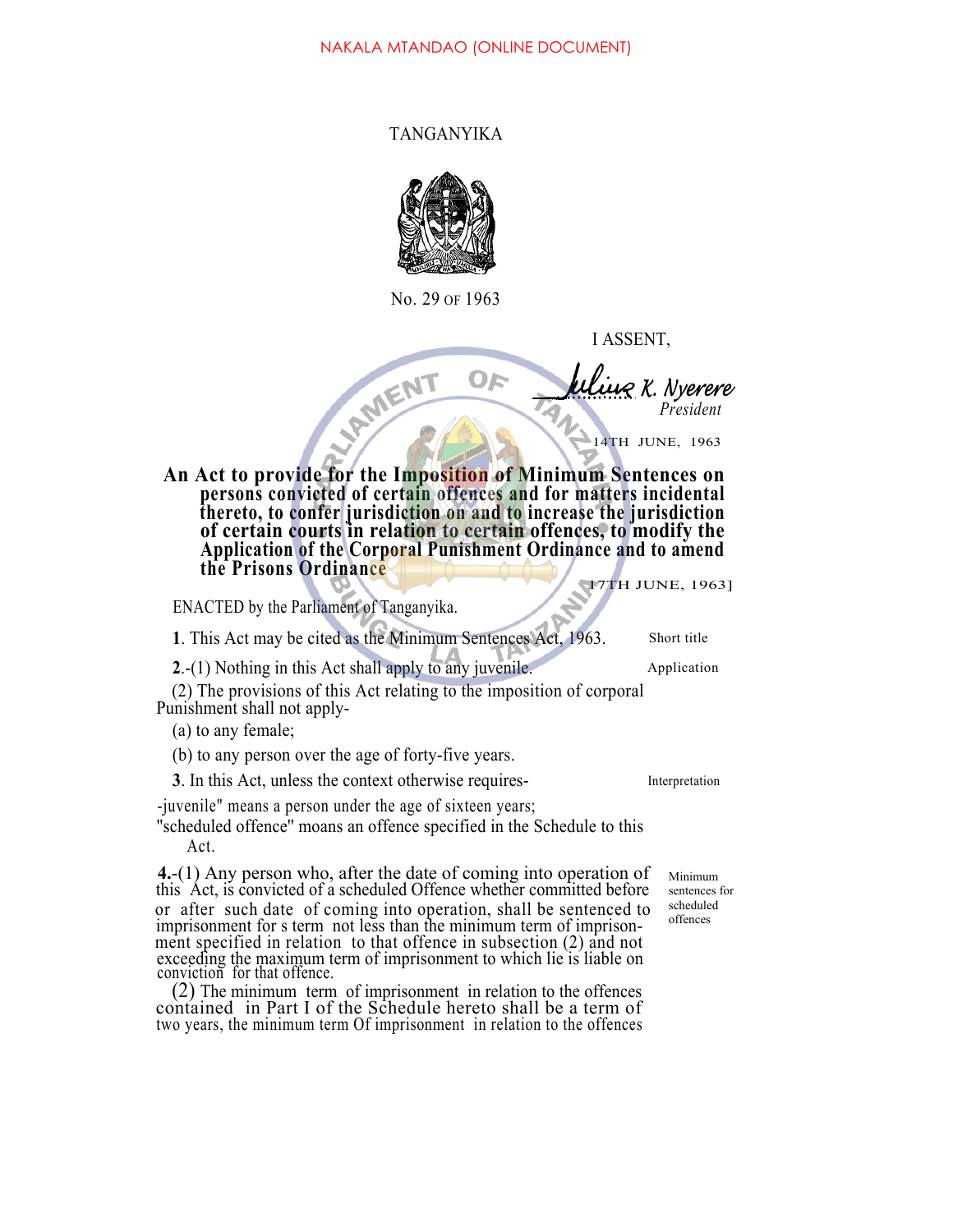| 2                      | No. 29                                                                                                                                                                                                                                                                                        | Minimum Sentences                                                                                                                                                                                                                                                                                                                                                                                                                                                                                                                                                                                                                                                                                                                                                                           | 1963 |
|------------------------|-----------------------------------------------------------------------------------------------------------------------------------------------------------------------------------------------------------------------------------------------------------------------------------------------|---------------------------------------------------------------------------------------------------------------------------------------------------------------------------------------------------------------------------------------------------------------------------------------------------------------------------------------------------------------------------------------------------------------------------------------------------------------------------------------------------------------------------------------------------------------------------------------------------------------------------------------------------------------------------------------------------------------------------------------------------------------------------------------------|------|
|                        | contained in Part II of that Schedule shall be a term of three years and<br>the minimum term of imprisonment in relation to the offences contained<br>in Part III of that schedule shall be the term of imprisonment<br>respectively specified in that Part in relation to each such offence. |                                                                                                                                                                                                                                                                                                                                                                                                                                                                                                                                                                                                                                                                                                                                                                                             |      |
| Corporal<br>punishment |                                                                                                                                                                                                                                                                                               | 5. (1) Subject to the provisions of this section, where any person is<br>convicted of a scheduled offence and sentenced to imprisonment he<br>shall, unless the court orders him to undergo a greater number of<br>strokes, undergo twenty-four strokes of corporal punishment.                                                                                                                                                                                                                                                                                                                                                                                                                                                                                                             |      |
|                        |                                                                                                                                                                                                                                                                                               | (2) In any case where a person is convicted of an offence contained<br>in Part I of the Schedule hereto and-                                                                                                                                                                                                                                                                                                                                                                                                                                                                                                                                                                                                                                                                                |      |
| Cap. 400               | $(b)$ either--                                                                                                                                                                                                                                                                                | (a) the person so convicted is a first offender; and<br>(i) in cases where property has been obtained by the offender,<br>or he has attempted to obtain property, in committing the<br>offence, the value of the property so obtained or, in the case<br>of an attempt, which would have been so obtained if the<br>offence had been completed, does not or would not, in the<br>opinion of the court, exceed one hundred shillings; or<br>(ii) in cases falling under subsection $(2)$ of section 3 of the Preven-<br>tion of Corruption Ordinance, the value of the consideration<br>given, provided or offered does not, in the opinion of the<br>court, exceed one hundred shillings; and<br>(c) there are special circumstances in the case (which shall be<br>recorded by the court), |      |
|                        |                                                                                                                                                                                                                                                                                               | the court may order that, in lieu of the imprisonment and corporal<br>punishment otherwise imposed by this Act, such person shall undergo<br>either ten strokes of corporal punishment or such term of imprisonment<br>as may appear to the court to meet the requirements of the case:<br>Provided that where such person is over the age of forty-five years<br>or is a female the court shall not order the imposition of corporal<br>punishment but shall sentence such person to such term of imprisonment<br>as may appear to the court to meet the requirements of the case.                                                                                                                                                                                                         |      |
|                        |                                                                                                                                                                                                                                                                                               | (3) Subject to the provisions of section 7, the corporal punishment<br>provided for in subsection (1) shall be administered in two instalments,<br>each of twelve strokes, the first such instalment to be administered as<br>soon as practicable after the offender is admitted to, prison to begin                                                                                                                                                                                                                                                                                                                                                                                                                                                                                        |      |

soon as practicable after the offender is admitted to, prison to begin serving his sentence, and the second such instalment to be administered on the day immediately prior to the day on which the offender is released from prison upon completion of his sentence or, in the event of this being impracticable, on such earlier day as may be convenient:

Provided that where under subsection (1) the court orders the imposition. of more than twenty-four strokes, such 'additional strokes shall be administered on such occasion between the first and second instalments provided for in this subsection as the officer m charge of the prison may think fit:

And provided that where any offender is, for medical reasons, unable to undergo the .instalments provided for in this subsection or any of them, he shall undergo such corporal punishment, administered on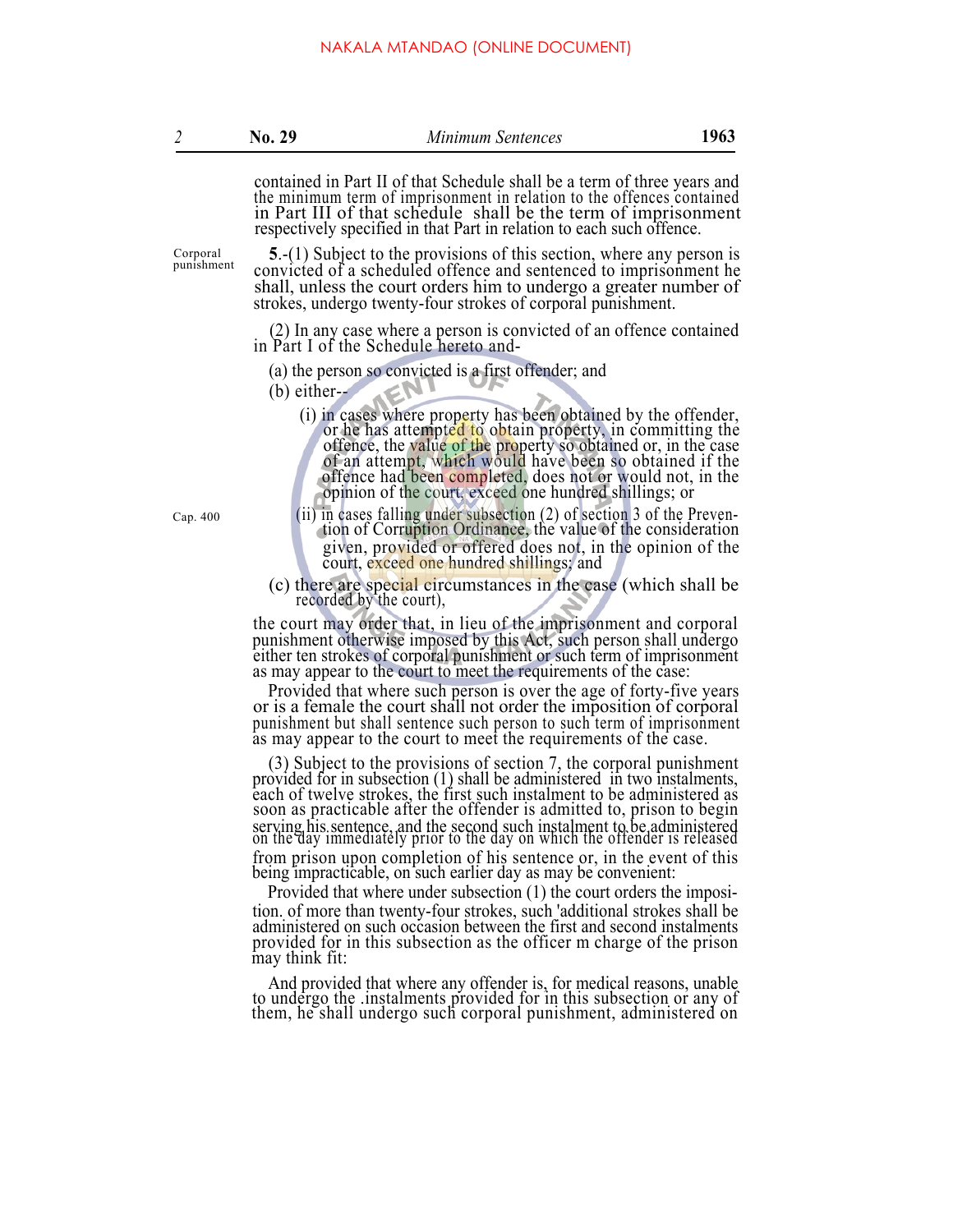such occasions, as the officer in charge of the prison shall, taking into account the offender's physical condition and such medical advice as may have been received m relation to the offender, direct.

(4) For the avoidance of doubt the expression ''special circumstances'' in paragraph (c) of subsection (2) shall include circumstances relating to the commission of the offence and to the person who committed it.

(5) In this section ''first offender'' means a person who has not previously been convicted of--

(a) a scheduled offence; or

(b) any offence contained in Chapters XXVI to XXXII (inclusive)  $_{Cap. 16}$  of the Penal Code.

**6**.-(1) Notwithstanding the provisions of section 176 of the Compensa-Criminal Procedure Code, where a court convicts any person of a scheduled offence the court shall, if it is of opinion that such person has obtained any property as a result of the commission of that offence and that the owner of the property can be identified, order that the person convicted shall pay to the owner of the property compensation equal to the value of the property as assessed by the court.

(2) Notwithstanding the provisions of section 177 of the Criminal Procedure Code, compensation ordered under subsection (1) shall be recoverable by the person to whom the same is payable as if it were a civil debt.

**7.**-(1) Where any person is convicted of a scheduled offence and he is not released on bail, or the execution of his sentence is not suspended, pending appeal, he may, if he intends to appeal against his conviction or against any part of his sentence which exceeds the minimum sentence provided by this Act in relation to the offence of which he has been convicted, elect whether-

- (a) to undergo imprisonment and corporal punishment in accordance with the provisions of this Act pending the determination of his appeal; or
- (b) to undergo imprisonment in accordance with the provisions of this Act but not to undergo corporal punishment pending the determination of his appeal.

(2) Where under paragraph (b) of subsection (1) any person elects not to undergo, corporal punishment pending the determination of his appeal, the corporal punishment which he would otherwise have undergone prior to the determination of his appeal shall, unless, his appeal is allowed, be administered as soon as practicable after the determination of his appeal:

Provided that the administration of corporal punishment in accordance with this subsection shall be so arranged that every such person undergoes twelve strokes on the day immediately prior to the day on which he is released from prison upon completion of his sentence or, in the event of this being impracticable, on such earlier day as may be convenient.

(3) Notwithstanding the provisions of section 11 of the Criminal Procedure Code, where any person is convicted of a scheduled offence -High Court, such person shall not have any right to elect to remain on remand pending such confirmation.

Sentence pending appeal

tion

3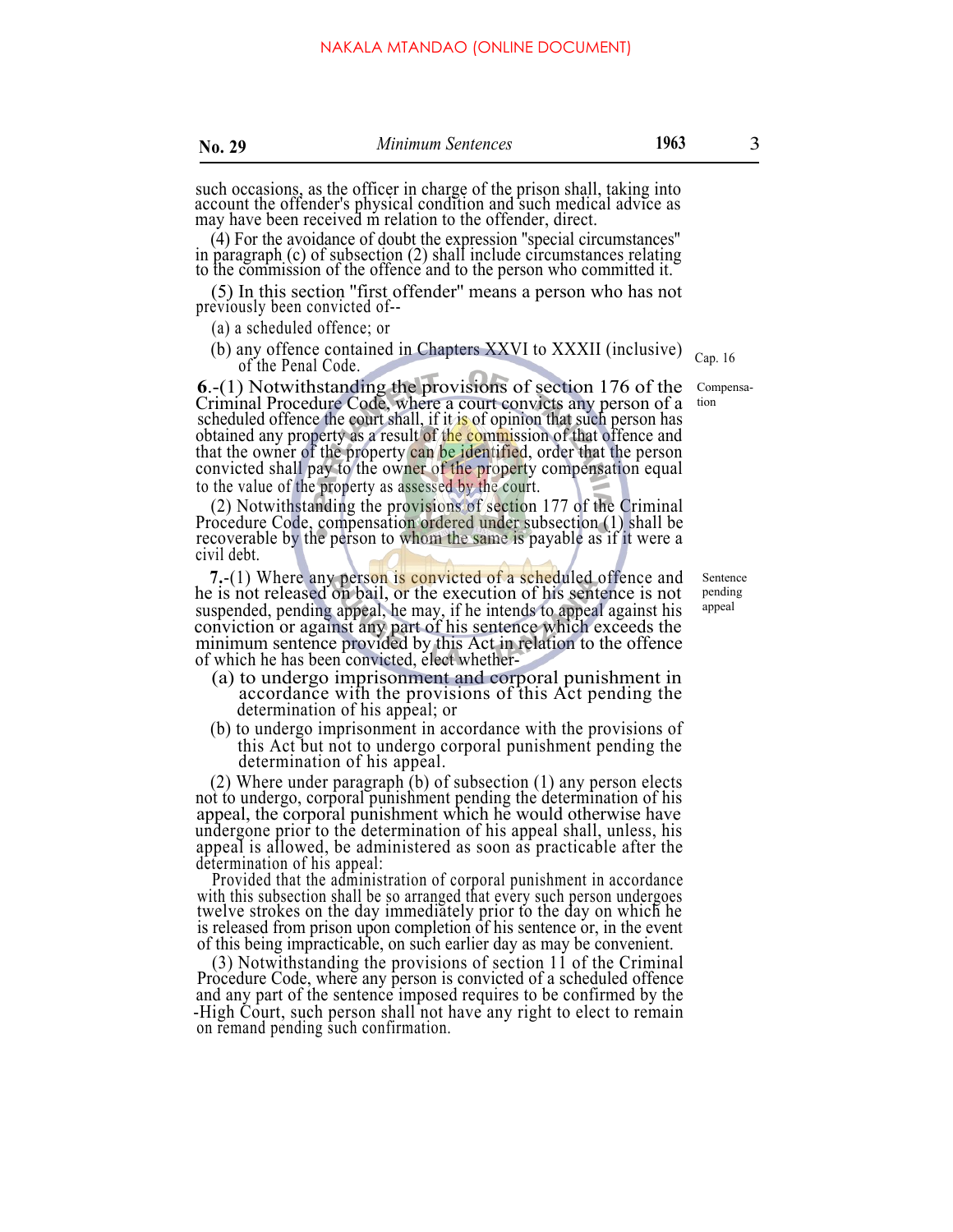Increase of jurisdiction of subordinate Cap.20

**<sup>8</sup>**.-(1) Section 7 of the Criminal Procedure Code shall, in any case in which a person is convicted by a court of a scheduled offence, be read and construed as if for the references in paragraph (a) there- of to a term of imprisonment not exceeding two years and to a term of imprisonment not exceeding three years there were substituted in each case a reference to a term of imprisonment not exceeding five years, and the provisions of that section relating to the confirmation of sentences by the High Court shall not, subject to the provisions of subsection (3), apply to any sentence passed upon the conviction of any person for a scheduled offence.

(2) Section 8 of the Criminal Procedure Code shall, in any case in which a person is convicted by a court of a scheduled offence, be read and construed as if for the reference in paragraph (a) thereof to a term of imprisonment not exceeding twelve months there were substituted a reference to a term of imprisonment not exceeding five years, and the provisions of that section relating to the confirmation of sentences by the High Court shall not, subject to the provisions of subsection (3), apply to any sentence passed upon the conviction of any person for a scheduled offence.

(3) Where any person is convicted of a scheduled offence and sentenced to a term of imprisonment in respect thereof which exceeds the minimum term of imprisonment specified in relation to that offence in subsection (2) of section 4 or to a greater number of strokes of corporal punishment than twenty-four, then-

- (a) if the court by which he is sentenced is presided over by a first class magistrate, other than a senior resident magistrate, and the term of imprisonment to which he is sentenced exceeds such minimum term of imprisonment by twelve months or more, or the number of strokes which he is to undergo exceeds thirty-six, that part of the sentence which so exceeds such minimum term or thirty-six strokes, as the case may be, shall require to be confirmed by the High Court;
- (b) if the court by which he is sentenced is presided over by a second class magistrate and the term of imprisonment to which he is sentenced exceeds such minimum term of imprisonment by six months or more or the number of strokes which he is to undergo exceeds thirty-two, that part of the sentence which so exceeds such minimum term or thirty-two strokes, as the case may be, shall require to be confirmed by the High Court.

Jurisdiction conferred on local courts Cap. 299

**<sup>9</sup>**.-(1) Every local court established or deemed to be established under the Local Courts Ordinance shall have jurisdiction to try any person who is otherwise subject to the jurisdiction of that court for a scheduled offence and, notwithstanding the provisions of any other written law or any limitations imposed upon such court by its warrant, to sentence any such person to the minimum term of imprisonment specified in relation to that offence in subsection  $(2)$  of section 4 and to make any order under subsection  $(2)$  of section 5

(2) Notwithstanding the provisions of any other written law, where any, person is sentenced by a local court to the minimum term of, imprisonment 'for a scheduled offence such person shall undergo corporal punishment of the amount and in the manner provided by this Act.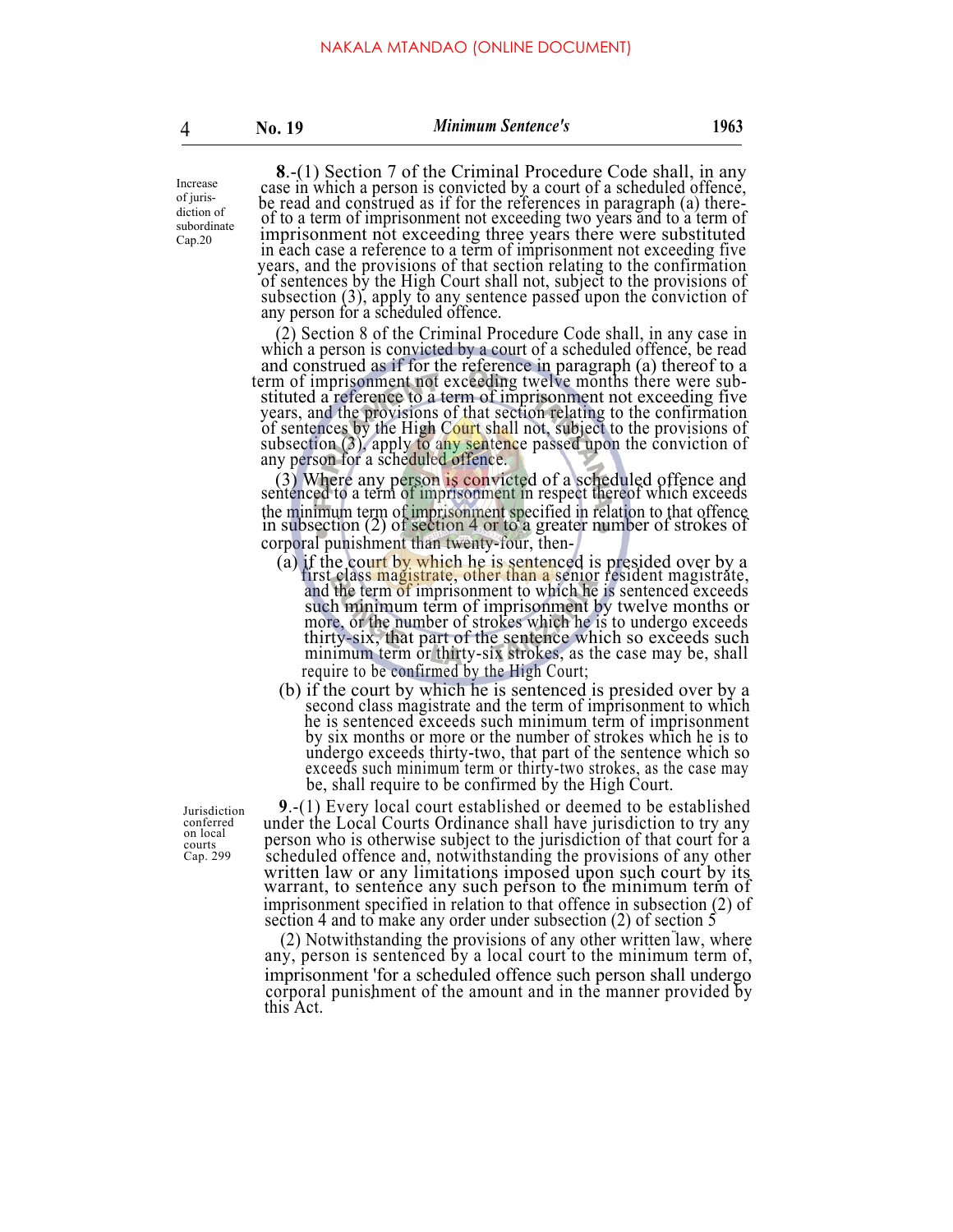(3) The provisions of section 16A of the Local Courts Ordinance relating to the confirmation of certain sentences passed by a local court shall not apply in any case where a person is, under the jurisdiction conferred by subsection (1), sentenced by such court to the minimum sentence provided by this Act for a scheduled offence or where such court makes any order under subsection (2) of section 5.

**10**. Where any person is convicted by any court of a scheduled offence the warrant issued by such court to the officer in charge of to be the prison where such person is to be detained shall be endorsed with a statement under the hand of the magistrate issuing the same that such person has been convicted of a scheduled offence.

**<sup>11</sup>**. In its application to any person convicted of a scheduled offence the Corporal Punishment Ordinance shall have effect subject provisions of this Act and, in particular but without prejudice to the generality of the foregoing-

- (a) the twenty-four strokes of punishment imposed by subsection (1) of section 5 of this Act, and any additional strokes ordered under that subsection, shall be undergone in accordance with the provisions of this Act notwithstanding the provisions of section 3 of that Ordinance;
- *(b)* the provisions of subsections (2) and (3) of section 8, section 11, section 12 and section 13 of that Ordinance shall not apply to the twenty-four strokes of corporal punishment imposed by subsection (1) of section 5 but shall apply to any additional strokes ordered under that subsection and to any corporal punishment ordered under subsection (2) of that section.

12. The Prisons Ordinance is hereby amended in section 99 thereof by deleting the fullstop at the end of subsection  $(2)$ , substituting therefor a colon and adding immediately thereafter the following proviso:-

''Provided that any prisoner who is serving a sentence for a scheduled offence under the Minimum Punishments Act,

Act 1963 No.

1963. and who escapes or attempts to escape from prison shall lose the whole of the remission to which he would otherwise be entitled under this section in respect of that sentence.''.

### SCHEDULE,

## (Section 4 (2)) PART I

1. Stealing by a person in the public service contrary to sections 265 and 270 of the Penal Code (Cap. 16)

2. Stealing by a servant contrary to sections 265 and 271 of the Penal Code where<br>the offender is a person employed by a city council, municipal council, town council<br>or district council or by a trade union registered unde

3 Theft contrary to section 265 of the Penal Code where the offender knew or ought to have known that the thing stolen is the property of the Government, a city council, municipal council, town council or district council or of a trade union registered under the Trade Unions Ordinance (Cap 381), a co-operation society registered under the C-o-operative Societies Ordinance (Cap, 211), a political party, a missionary society or a charity,

Warrant of commital to be endorsed

Application of Cap. 17 modified

Amendment of Cap 58